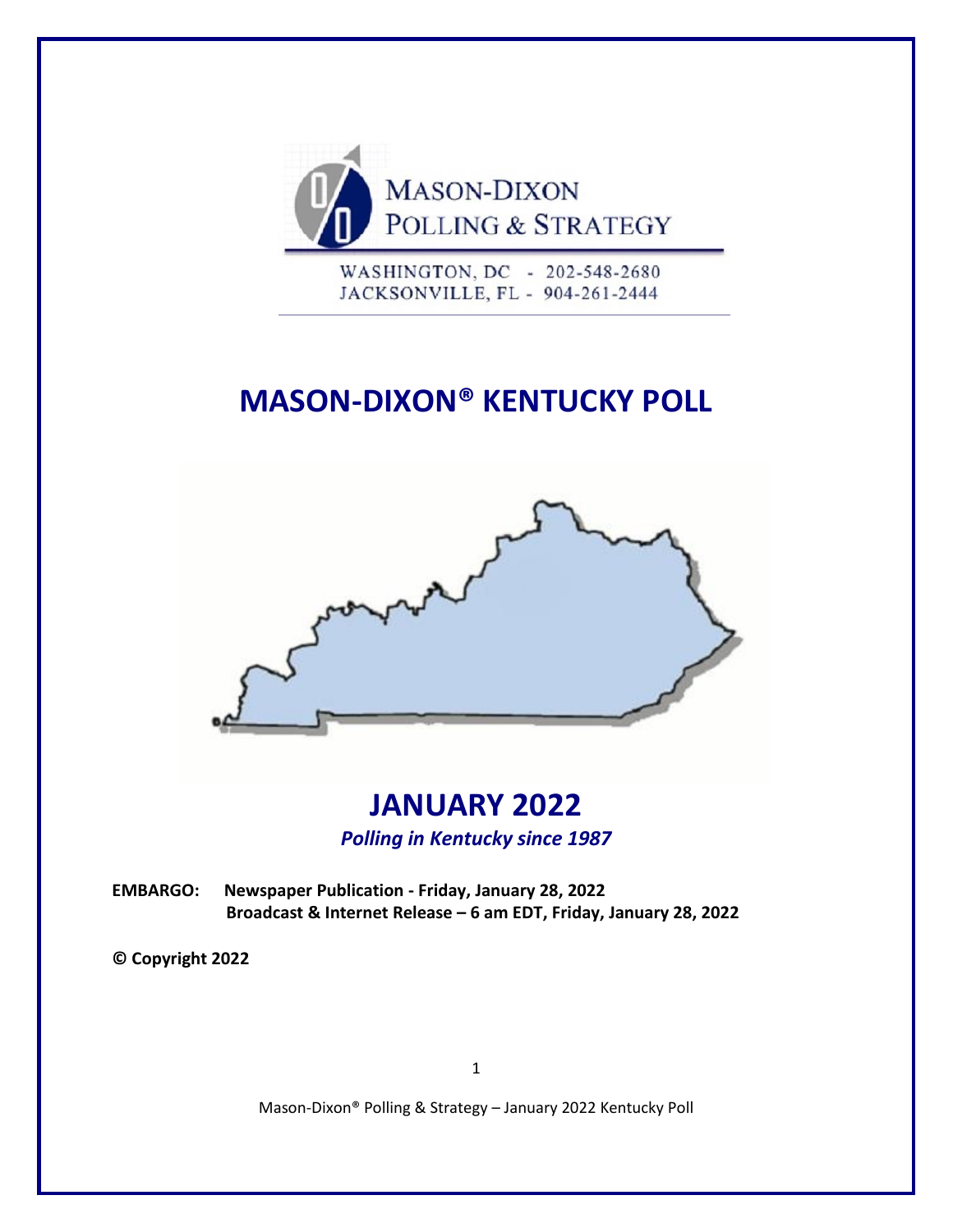### **SIGNIFICANT MAJORITY APPROVE OF BESHEAR PERFORMANCE PAUL HAS COMFORTABLE LEAD IN SENATE RACE**

**Governor Andy Beshear's job performance rating has increased by five percentage points over the past year and Senator Rand Paul is comfortably ahead in his 2020 re-election race.**

**Statewide, 60% approve of the job Beshear is doing (up from 55%), while 32% disapprove (down from 36%).** 



**In the Senate race, Paul holds a 55%-39% advantage over Charles Booker, his best known announced Democratic challenger.**



2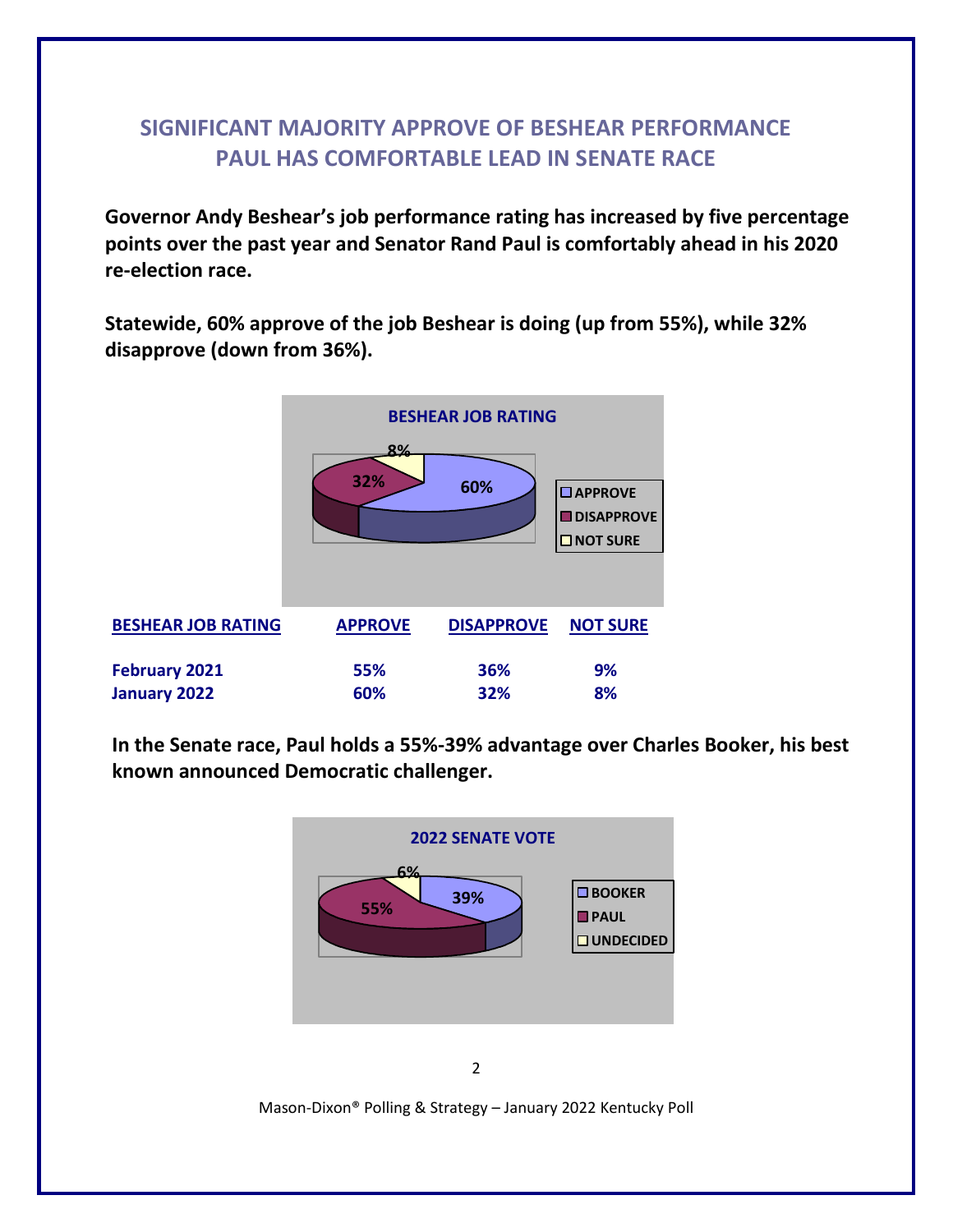#### **QUESTION: Do you approve or disapprove of Andy Beshear's job performance as governor?**

|                             | <b>APPROVE</b> | <b>DISAPPROVE</b> | <b>NOT SURE</b> |
|-----------------------------|----------------|-------------------|-----------------|
| <b>STATE</b>                | 60%            | 32%               | 8%              |
| <b>REGION</b>               | <b>APPROVE</b> | <b>DISAPPROVE</b> | <b>NOT SURE</b> |
| <b>Louisville Metro</b>     | 69%            | 22%               | 9%              |
| <b>Lexington/Blue Grass</b> | 63%            | 28%               | 9%              |
| <b>Northern Kentucky</b>    | 60%            | 31%               | 9%              |
| <b>Eastern Kentucky</b>     | 54%            | 39%               | 7%              |
| <b>Western Kentucky</b>     | 51%            | 42%               | 7%              |
| <b>GENDER ID:</b>           | <b>APPROVE</b> | <b>DISAPPROVE</b> | <b>NOT SURE</b> |
| <b>Male</b>                 | 55%            | 37%               | 8%              |
| <b>Female</b>               | 64%            | 28%               | 8%              |
| <b>AGE</b>                  | <b>APPROVE</b> | <b>DISAPPROVE</b> | <b>NOT SURE</b> |
| $50$                        | 57%            | 34%               | 9%              |
| $50+$                       | 63%            | 30%               | 7%              |
| <b>PARTY REGISTRATION</b>   | <b>APPROVE</b> | <b>DISAPPROVE</b> | <b>NOT SURE</b> |
| <b>Democrat</b>             | 81%            | 15%               | 4%              |
| Republican                  | 39%            | 50%               | 11%             |
| Independent                 | 61%            | 31%               | 8%              |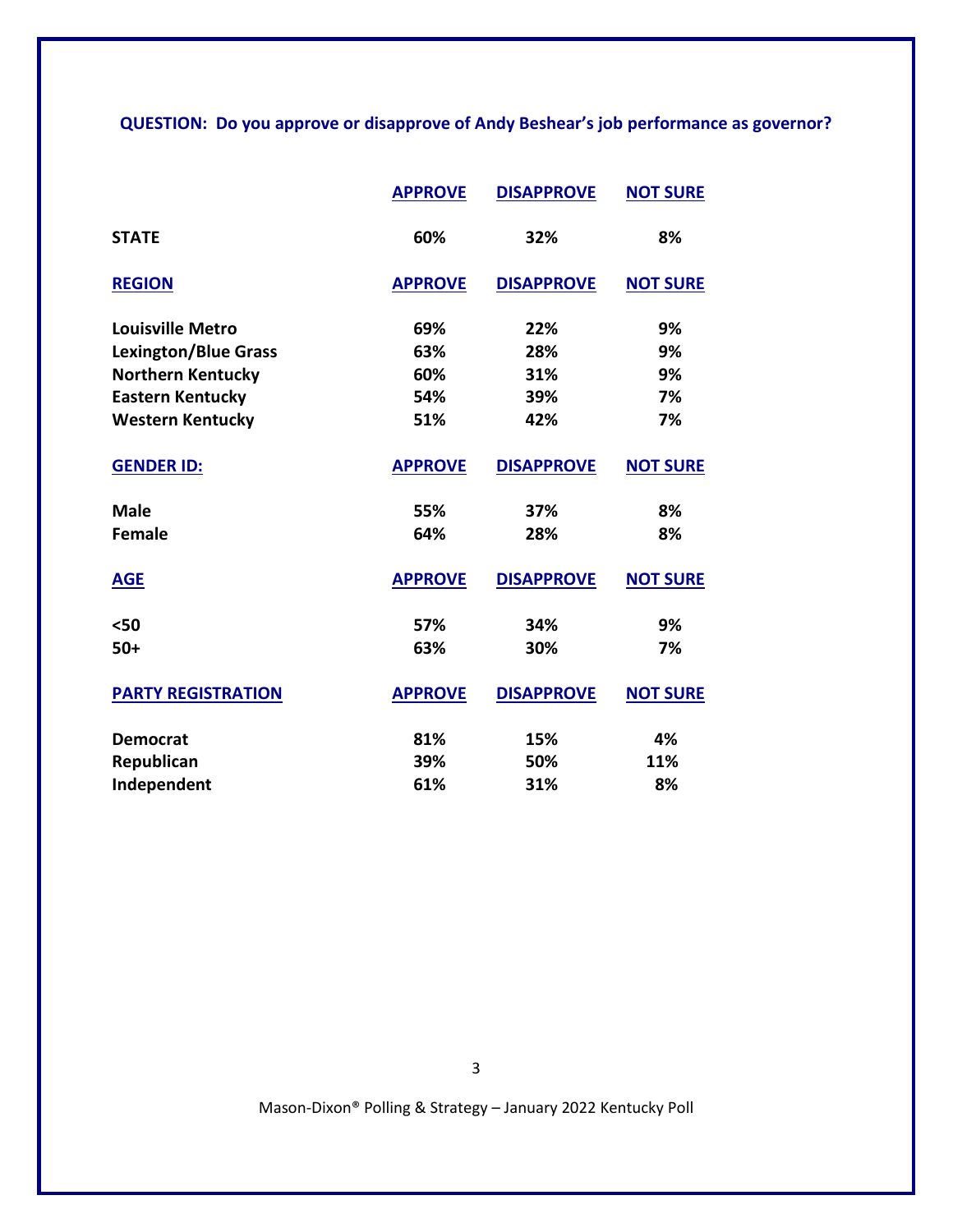**QUESTION: If the 2022 election for Kentucky's U.S. Senate seat were held today, for whom would you vote if the candidates were Charles Booker, the Democrat, and Rand Paul, the Republican?**

|                             | <b>BOOKER</b> | <b>PAUL</b> | <b>UNDECIDED</b> |
|-----------------------------|---------------|-------------|------------------|
| <b>STATE</b>                | 39%           | 55%         | 6%               |
| <b>REGION</b>               | <b>BOOKER</b> | <b>PAUL</b> | <b>UNDECIDED</b> |
| <b>Louisville Metro</b>     | 51%           | 45%         | 4%               |
| <b>Lexington/Blue Grass</b> | 44%           | 47%         | 9%               |
| <b>Northern Kentucky</b>    | 37%           | 55%         | 8%               |
| <b>Eastern Kentucky</b>     | 32%           | 63%         | 5%               |
| <b>Western Kentucky</b>     | 31%           | 63%         | 6%               |
| <b>GENDER ID:</b>           | <b>BOOKER</b> | <b>PAUL</b> | <b>UNDECIDED</b> |
| <b>Male</b>                 | 36%           | 59%         | 5%               |
| <b>Female</b>               | 41%           | 52%         | 7%               |
| <b>AGE</b>                  | <b>BOOKER</b> | <b>PAUL</b> | <b>UNDECIDED</b> |
| $50$                        | 41%           | 51%         | 8%               |
| $50+$                       | 37%           | 58%         | 5%               |
| <b>PARTY REGISTRATION</b>   | <b>BOOKER</b> | <b>PAUL</b> | <b>UNDECIDED</b> |
| <b>Democrat</b>             | 73%           | 22%         | 5%               |
| Republican                  | 5%            | 89%         | 6%               |
| Independent                 | 39%           | 54%         | 7%               |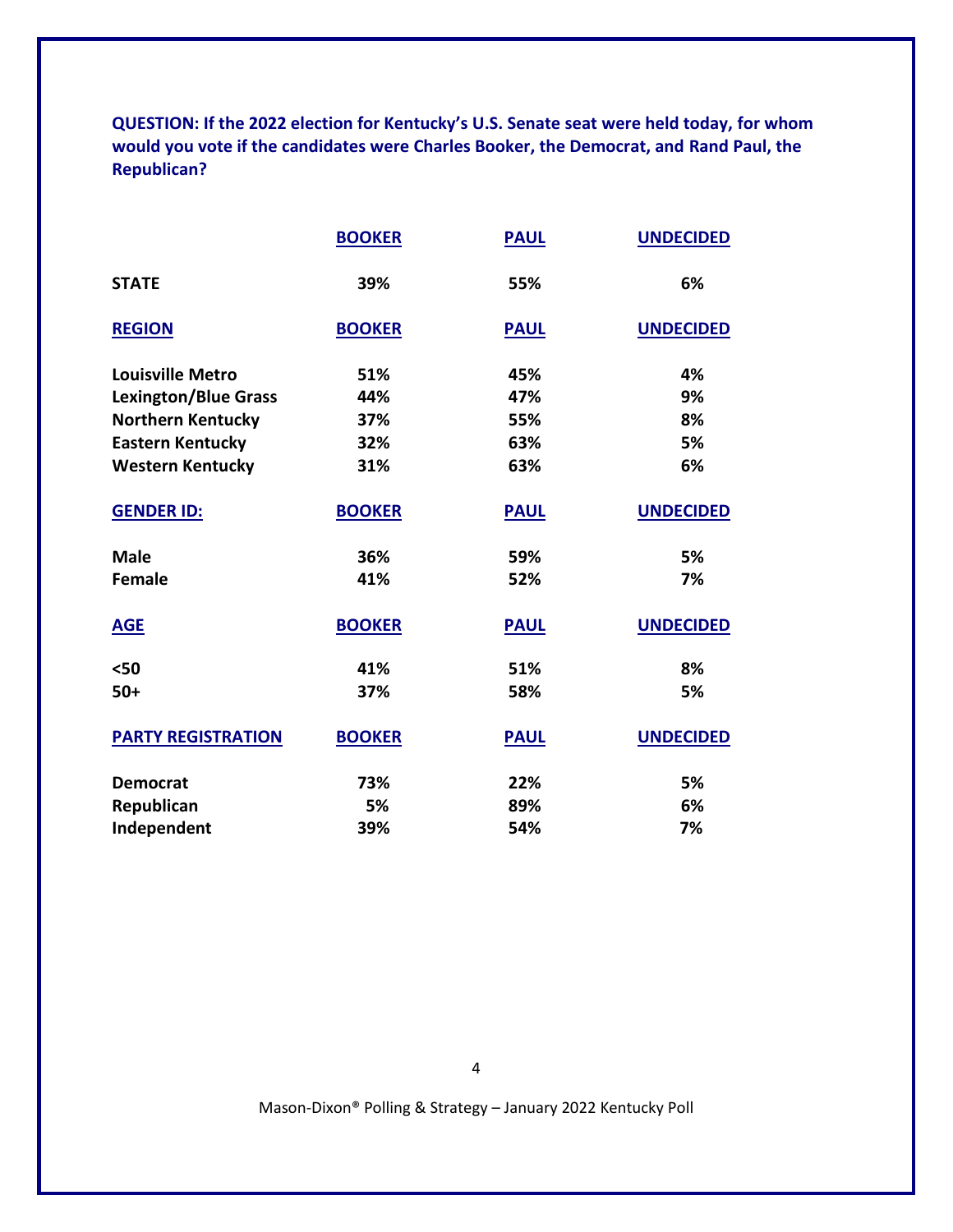#### **HOW THE POLL WAS CONDUCTED**

**This poll was conducted by Mason-Dixon Polling & Strategy, Inc. of Jacksonville, Florida from January 19 through January 22, 2022. A total of 625 registered Kentucky voters were interviewed statewide by telephone**

**Those interviewed were randomly selected from a phone-matched Kentucky voter registration list that included both land-line and cell phone numbers. Quotas were assigned to reflect voter registration by county.**

**The margin for error, according to standards customarily used by statisticians, is no more than ±4 percentage points. This means that there is a 95 percent probability that the "true" figure would fall within that range if all voters were surveyed. The margin for error is higher for any subgroup, such as a gender or party grouping.**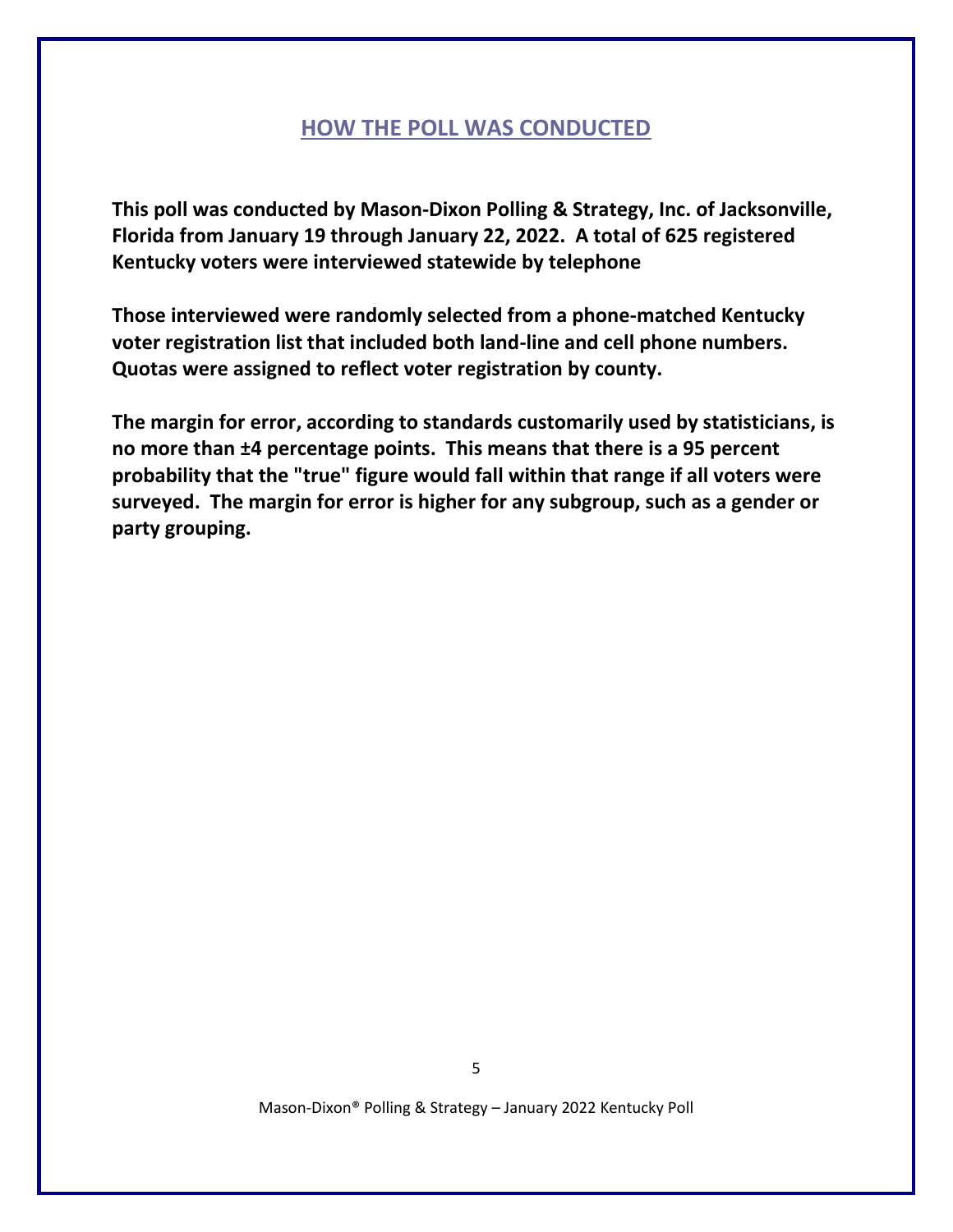## **DEMOGRAPHICS**

#### **PARTY REGISTRATION:**

|                   | <b>Democrat</b>               | 282 (45%)      |
|-------------------|-------------------------------|----------------|
|                   | Republican                    | 273 (44%)      |
|                   | <b>Independent or Other</b>   | 70 (11%)       |
|                   |                               |                |
| <b>GENDER ID:</b> |                               |                |
|                   | <b>Male</b>                   | 307 (49%)      |
|                   | <b>Female</b>                 | 317 (51%)      |
|                   | <b>Other</b>                  | 1              |
| AGE:              |                               |                |
|                   | 18-34                         | 101 (16%)      |
|                   | 35-49                         | 182 (29%)      |
|                   | 50-64                         | 186 (30%)      |
|                   | $65+$                         | 154 (25%)      |
|                   | <b>Refused</b>                | $\overline{2}$ |
| <b>RACE:</b>      |                               |                |
|                   | <b>White/Caucasian</b>        | 550 (88%)      |
|                   | <b>Black/African-American</b> | 63 (10%)       |
|                   | <b>Other/Refused</b>          | 12 (2%)        |
| <b>REGION:</b>    |                               |                |
|                   | <b>Louisville Metro</b>       | 150 (24%)      |
|                   | Lexington/Bluegrass           | 110 (18%)      |
|                   | <b>Northern Kentucky</b>      | 75 (12%)       |
|                   | <b>Eastern Kentucky</b>       | 140 (22%)      |
|                   | <b>Western Kentucky</b>       | 150 (24%)      |
|                   |                               |                |

6